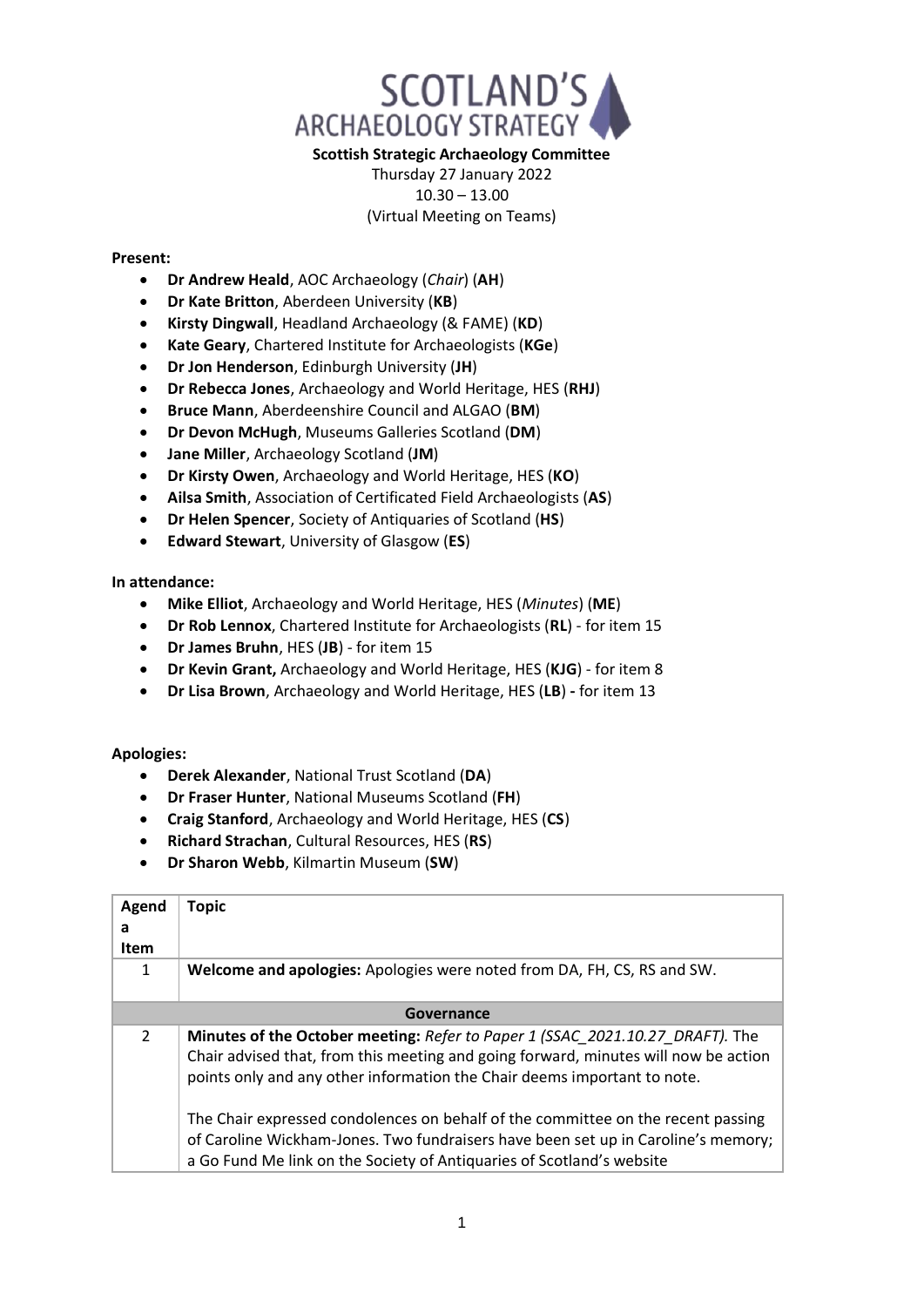

|   | (https://www.socantscot.org/support-us/donations-welcome/), and one for CLAN<br>on JustGiving (https://www.justgiving.com/fundraising/carolinewi). |
|---|----------------------------------------------------------------------------------------------------------------------------------------------------|
| 3 | AOCB including Record of Conflicts of Interest: There were no conflicts of interest                                                                |
|   | reported. The following items were raised for AOCB:                                                                                                |
|   | 3.1 Rock Art Project (AH)                                                                                                                          |
| 4 | Matters arising: Actions from last meeting: The Chair reviewed the minutes from                                                                    |
|   | the last meeting:                                                                                                                                  |
|   |                                                                                                                                                    |
|   | 1. AH to send EDI note - Done                                                                                                                      |
|   | 2. ME to include environmental policy/ climate change on the agenda for the                                                                        |
|   | next meeting - Done                                                                                                                                |
|   | RHJ and CS to Tweet regarding climate change - Done<br>3.                                                                                          |
|   | 4. RHJ to canvass opinions from the sector during COP26 - Done                                                                                     |
|   | AH to send an email suggesting a date for the online Christmas social - Not<br>5.                                                                  |
|   | done                                                                                                                                               |
|   | 6. AH to share the Equality Diversity and Inclusion document from AOC round                                                                        |
|   | the committee to discuss - Not done                                                                                                                |
|   | 7. DM to draft a short equality and diversity statement and circulate round the<br>$SSAC - In hand$                                                |
|   | 8. AH and RHJ to draft a letter of support based on the Strategy aims and run it                                                                   |
|   | past the committee - Carry forward                                                                                                                 |
|   | 9. All to email AH and RHJ with their suggestions on how to find a replacement                                                                     |
|   | for DA - Ongoing; suggestions to be submitted by 14 February                                                                                       |
|   | 10. CS/RJ to contact the Council for British Archaeology regarding combined                                                                        |
|   | comms activity - Done                                                                                                                              |
|   | 11. CS to send an email round regarding the magazine at the end of this week -                                                                     |
|   | Done                                                                                                                                               |
|   | 12. ALL to promote Strategy Magazine at relevant events and on Twitter:                                                                            |
|   | CS - Community Heritage Conversations and ClfA; TAFAC - Done<br>$\bullet$                                                                          |
|   | KD - ELB Conference Done<br>$\bullet$                                                                                                              |
|   | HS / CS - COP26 virtual - Done<br>$\bullet$                                                                                                        |
|   | RJ - Archaeological Achievement Awards - Done<br>$\bullet$                                                                                         |
|   | 21. FH to contact SW to send her info on Before the Museums working group so                                                                       |
|   | she can join $-$ Carry forward<br>22. BM to speak to ALGAO about the use of regional research frameworks and                                       |
|   | ScARF in planning conditions in the future - Ongoing                                                                                               |
|   | 23. JM to send CJ the date for the ALWG meeting - Done                                                                                             |
|   | 24. KO to ask Lisa Brown (LB) to update the Aim 5 report for the next meeting -                                                                    |
|   | Done                                                                                                                                               |
|   | 25. ME to include LB in future calls for updates/ reports for SSAC - Done                                                                          |
|   | 26. CJ to send round templates for Creative Careers week - In hand                                                                                 |
|   | 27. KGe to have a chat with RHJ about meetings with Transport Scotland - Not                                                                       |
|   | done                                                                                                                                               |
|   | 28. ME to put on the agenda for the January meeting for the SSAC to agree                                                                          |
|   | protocols for the meetings will be after January in the next financial year -                                                                      |
|   | Done                                                                                                                                               |
|   | 29. AH to circulate the Operation Plan by the end of this week - Done                                                                              |
|   | 30. ME to amend the wording in the SSAC governance document to say the                                                                             |
|   | committee will meet four times a year instead of three - Done                                                                                      |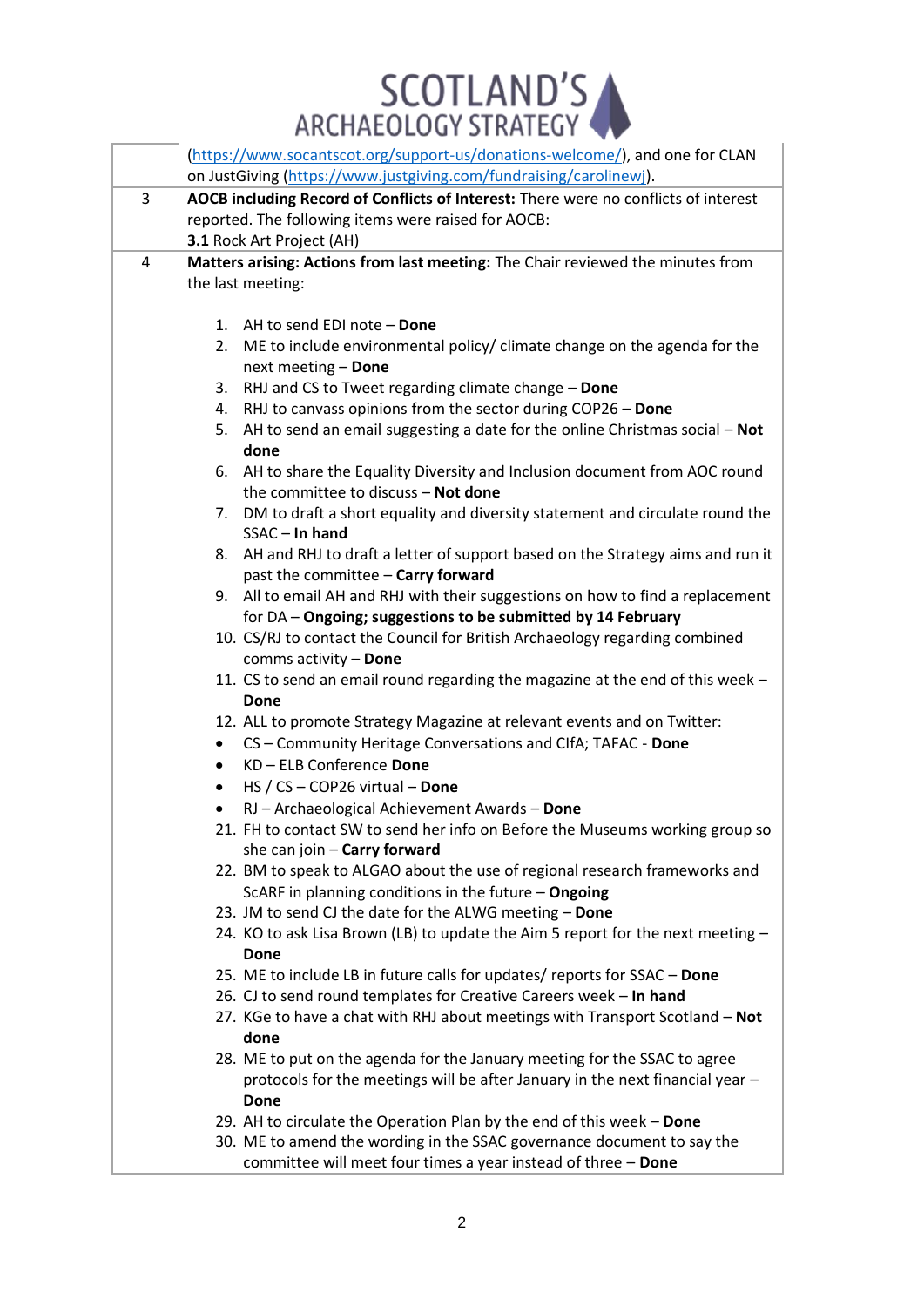SCOTLAND'S

|                | 31. RHJ to coordinate updating Strategy website - Done<br>32. ME to send out four Doodle polls for the quarterly meetings next year -<br>Done                                                                                                                                                                                                                                                                                                                                                                                                                                                                                                                                          |
|----------------|----------------------------------------------------------------------------------------------------------------------------------------------------------------------------------------------------------------------------------------------------------------------------------------------------------------------------------------------------------------------------------------------------------------------------------------------------------------------------------------------------------------------------------------------------------------------------------------------------------------------------------------------------------------------------------------|
|                | The minutes were duly accepted as a true and accurate record of the previous<br>meeting.                                                                                                                                                                                                                                                                                                                                                                                                                                                                                                                                                                                               |
| 5              | Committee membership: new members and nominations, retirees: RHJ updated.<br>KB, ES, KD, KGe and BM will all come off the committee at the end of this year. the<br>Chair reminded everyone to keep in mind the SSAC's overarching equality policy, to<br>make the committee as equal, diverse and inclusive as possible, whilst considering<br>nominations.<br>Action 1: Committee members to suggest replacements for a new land<br>management representative by 14 February<br>Action 2: RHJ to issue two recruitment calls for SSAC replacements<br>Action 3: AH to review list of 2022's retirees                                                                                 |
| 6              | Equality, Diversity and Inclusion (EDI): DM updated. DM advised that a survey she<br>will create will be used as our benchmark, is voluntary and all information will be<br>secure and not sold to external third parties. A data protection statement is on the<br>MGS website for reference.<br>Action 4: DM to circulate a questionnaire and comments page around the<br>committee<br>Action 5: ALL members are encouraged to complete the questionnaire<br>$\bullet$<br>Action 6: ALL members to the use the survey as the benchmark for the<br>Committee and to gauge our aspirations for the SSAC<br>Action 7: DM to lead on a draft policy for Equality Diversity and Inclusion |
| $\overline{7}$ | Climate Change / Environmental Policy: A general discussion took place. The Chair                                                                                                                                                                                                                                                                                                                                                                                                                                                                                                                                                                                                      |
|                | advised that the key is to get a policy that we can agree on.                                                                                                                                                                                                                                                                                                                                                                                                                                                                                                                                                                                                                          |
|                | Action 8: KGe to draft a policy on climate change for discussion for<br>$\bullet$                                                                                                                                                                                                                                                                                                                                                                                                                                                                                                                                                                                                      |
|                | discussing at next meeting<br>Action 9: RHJ to draw up a graphic on how the Strategy links to the NPF and                                                                                                                                                                                                                                                                                                                                                                                                                                                                                                                                                                              |
|                | UN's SDGs for the next meeting                                                                                                                                                                                                                                                                                                                                                                                                                                                                                                                                                                                                                                                         |
|                | Action 10: AH and JH to link sustainable development goals to strategy<br>outcomes                                                                                                                                                                                                                                                                                                                                                                                                                                                                                                                                                                                                     |
|                | Action 11: AH, JH, BM, JM and KO to update Operational Plan<br>$\bullet$                                                                                                                                                                                                                                                                                                                                                                                                                                                                                                                                                                                                               |
|                | Action 12: KGe to produce a draft Environmental Policy for next meeting<br>$\bullet$                                                                                                                                                                                                                                                                                                                                                                                                                                                                                                                                                                                                   |
|                | Action 13: DM to maintain progress on EDI<br><b>Marketing / Communications / Review</b>                                                                                                                                                                                                                                                                                                                                                                                                                                                                                                                                                                                                |
| 8              | Marketing / Communications / Review: KJG updated.                                                                                                                                                                                                                                                                                                                                                                                                                                                                                                                                                                                                                                      |
|                | Looking Back (Last Quarter: Delivery Plan Update)                                                                                                                                                                                                                                                                                                                                                                                                                                                                                                                                                                                                                                      |
| 9              | Delivery Plan Key Highlights: Aim one - Delivering Archaeology: Refer to Paper 2<br>(SSAC_270122_Aim 1 Report). KO updated.                                                                                                                                                                                                                                                                                                                                                                                                                                                                                                                                                            |
|                | Action 14: ME to write up what contributions are required from the<br>committee to go on the Strategy website                                                                                                                                                                                                                                                                                                                                                                                                                                                                                                                                                                          |
| 10             | Delivery Plan Key Highlights: Aim two - Enhancing Understanding: Refer to Paper 3<br>(SSAC January 2022 Aim 2 report). HS updated.                                                                                                                                                                                                                                                                                                                                                                                                                                                                                                                                                     |